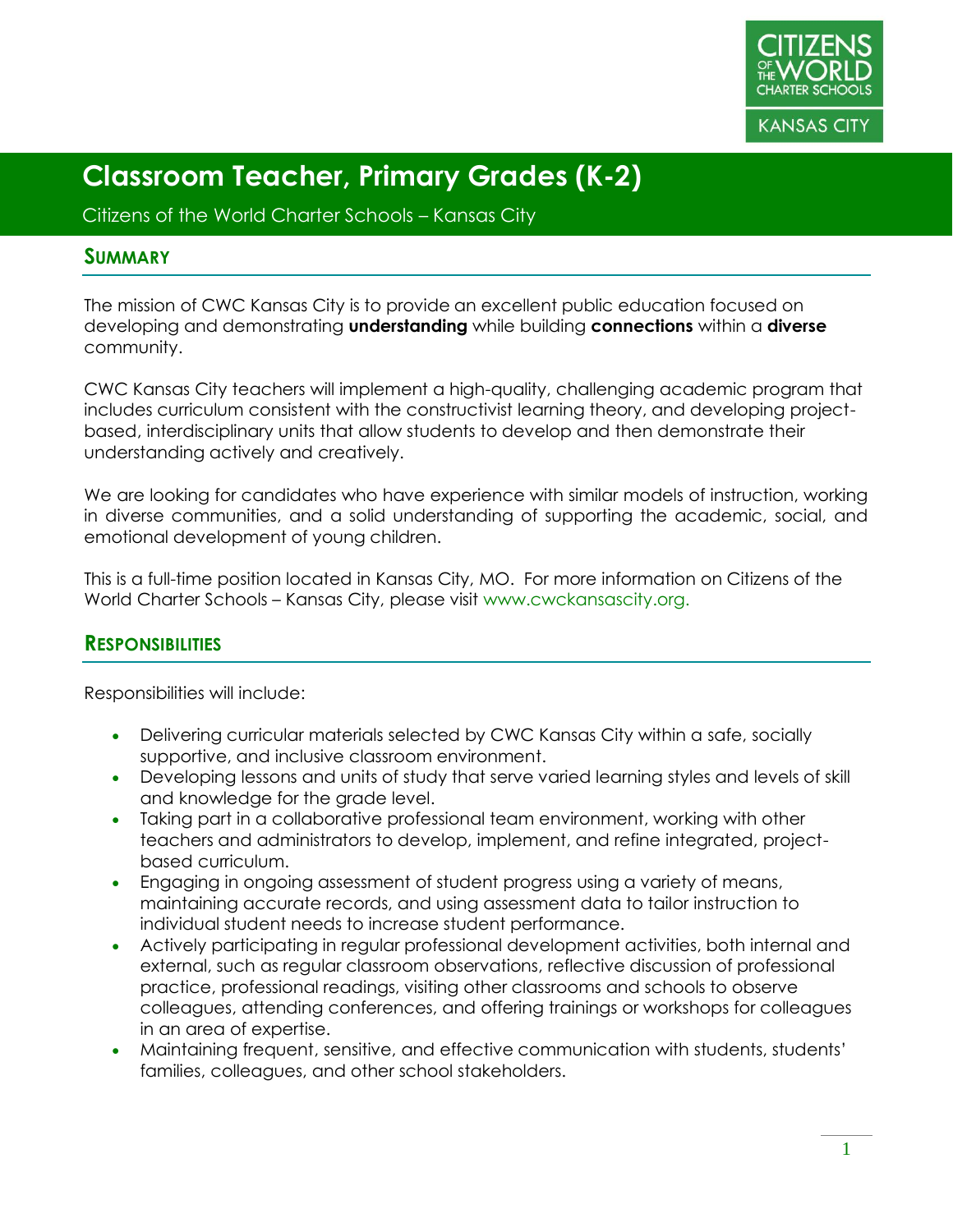

Citizens of the World Charter Schools – Kansas City

#### **QUALIFICATIONS & TRAITS**

The ideal teacher will have:

- A bachelor's degree (master's preferred) and appropriate Missouri Elementary Teacher Certification (i.e. "B-3 Early Childhood Education" and/or "1-6 Elementary Education")
- Experience (minimum two years preferred) teaching early elementary grades
- Experience working with diverse populations, including English language learners and students with special needs
- Experience organizing and managing a student-centered classroom that includes age-appropriate, culturally-responsive classroom management practices
- Experience with and passion for pedagogical practices grounded in constructivism, project-based learning, and the multiple intelligences theory; and in creating appropriate standards-based curriculum in accordance with these philosophies
- Experience developing caring classroom environments where instructional time is dedicated to community-building, conflict resolution skill-building, and empowering students to be peacemakers and agents for positive social change
- Excellent communication/interpersonal skills as well as a desire to collaborate with various stakeholders to help develop a strong school community
- Maturity, humility, strong work ethic, sense of humor, and a can-do attitude
- Willingness to explore additional school responsibilities (before/after school care and classes, committee involvement, etc.); stipends may be available for such responsibilities.
- Fluency in Spanish is preferred.

## **COMPENSATION & BENEFITS**

CWC Kansas City offers competitive salaries commensurate with experience and a comprehensive benefits package. CWC Kansas City is an Equal Opportunity Employer. As an organization that values diversity and aims to serve a diverse group of students, we work to reflect this diversity in our staff as well.

## **CONTACT**

Please apply online through the TalentEd Application Portal on our website at www.cwckansascity.org/employment. No phone calls, please.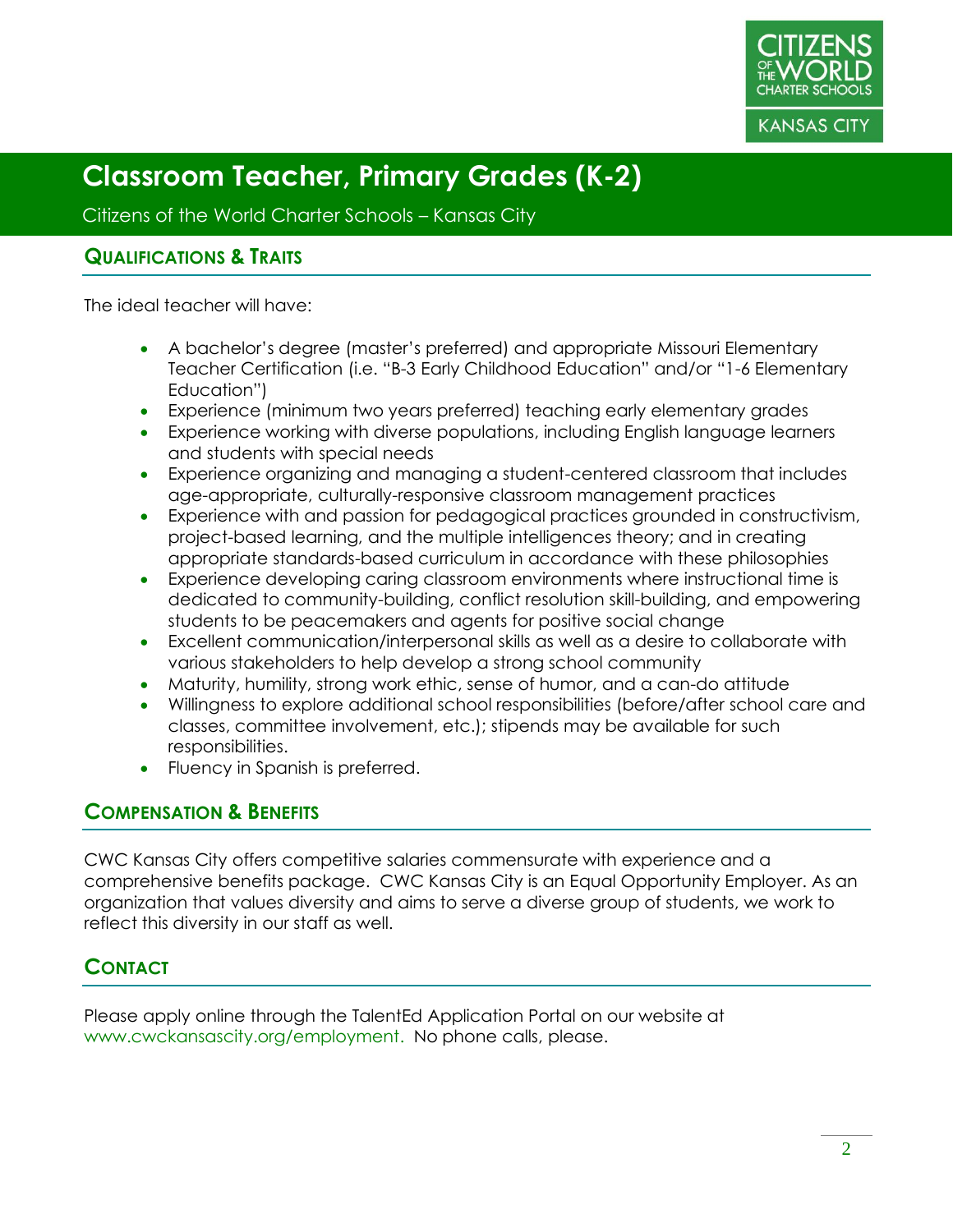

Citizens of the World Charter Schools – Kansas City

## **EMPLOYEE VALUE PROPOSITION**

| <b>Who We Are</b>                                                                                                                                                                                                                                                                                                                                 | <b>Who You Are</b>                                                                                                                                                                                                                                                                                                                                                                |
|---------------------------------------------------------------------------------------------------------------------------------------------------------------------------------------------------------------------------------------------------------------------------------------------------------------------------------------------------|-----------------------------------------------------------------------------------------------------------------------------------------------------------------------------------------------------------------------------------------------------------------------------------------------------------------------------------------------------------------------------------|
| We are an intentionally diverse and<br>welcoming community.<br>CWCKC was founded on a belief that we<br>live in a richly diverse world and that<br>diversity makes our experience better.                                                                                                                                                         | • You value diversity in all its<br>dimensions and are excited to be<br>part of a school community where<br>that diversity is <b>authentically</b><br>encouraged and celebrated.<br>You understand that identity is an<br>important part of who we are - for<br>both adults and students.                                                                                         |
| We believe education is about more than<br>test scores.<br>Student learning matters and goes<br>beyond just academics. Our teachers<br>focus on the whole child by building our<br>students' socio-emotional skills and<br>helping them develop a deeper<br>understanding of themselves.                                                          | You know that academic learning<br>is important and have experience<br>helping students develop their<br>socio-emotional skills.<br>You understand how to <b>balance</b><br>$\bullet$<br>academic rigor with the<br>development of the whole child.                                                                                                                               |
| Our teaching approach centers students'<br>interests and needs within projects and<br>real-world experiences.<br>We strive to provide learning experiences<br>that are meaningful and make a<br>difference in our school and community.<br>Our teachers engage students in projects<br>based on their interests and individual<br>learning needs. | You are excited about designing<br>$\bullet$<br>project-based learning<br>experiences for students grounded<br>in their interests, experiences, and<br>identity.<br>You value students constructing<br>$\bullet$<br>their own learning to develop a<br>deeper understanding of the world<br>around them.<br>You <b>embrace</b> creativity and risk-<br>taking in lesson planning. |